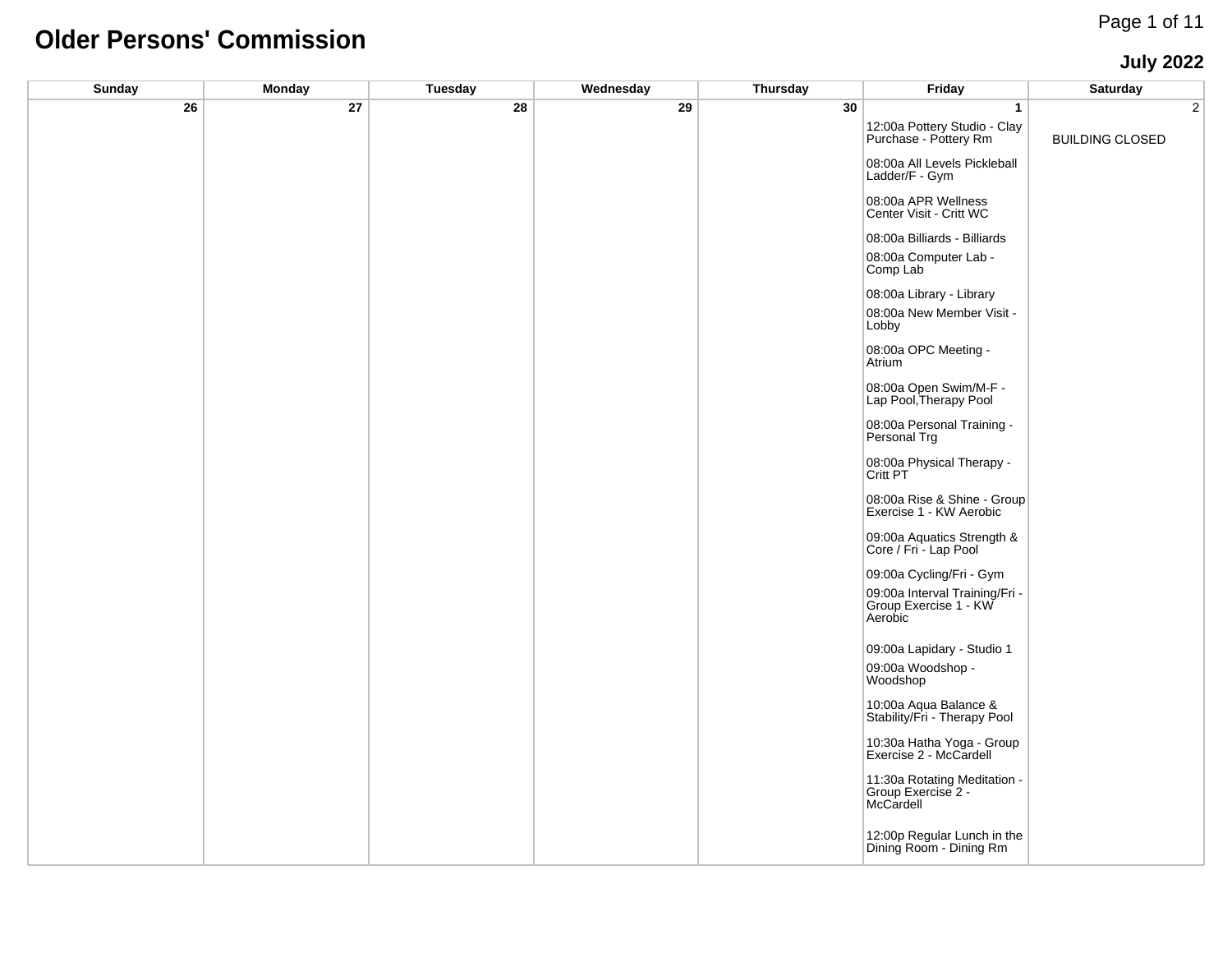## Page 2 of 11

| Sunday | Monday                 | Tuesday                                                       | Wednesday                                                                         | Thursday                                                                       | Friday                                                                         | Saturday                                                       |
|--------|------------------------|---------------------------------------------------------------|-----------------------------------------------------------------------------------|--------------------------------------------------------------------------------|--------------------------------------------------------------------------------|----------------------------------------------------------------|
| 26     | 27                     | 28                                                            | 29                                                                                | 30                                                                             | $\mathbf 1$                                                                    | $\mathbf{2}$                                                   |
|        |                        |                                                               |                                                                                   |                                                                                | 12:30p Bridge American<br>Standard Fridays - CR 1                              |                                                                |
|        |                        |                                                               |                                                                                   |                                                                                | 12:30p Hand & Foot<br>variation of Canasta - Library                           |                                                                |
|        |                        |                                                               |                                                                                   |                                                                                | 12:30p Pinochle - CR 3                                                         |                                                                |
|        |                        |                                                               |                                                                                   |                                                                                | 01:00p Chair Yoga/Fri -<br>Group Exercise 1 - KW<br>Aerobic                    |                                                                |
|        |                        |                                                               |                                                                                   |                                                                                | 01:00p Novice<br>Pickleball/1:00-2:30 PM -<br>Gym                              |                                                                |
|        |                        |                                                               |                                                                                   |                                                                                | 01:00p Table Tennis - Gym                                                      |                                                                |
|        |                        |                                                               |                                                                                   |                                                                                | 02:30p Aqua Yoga/Fri -<br><b>Therapy Pool</b>                                  |                                                                |
|        |                        |                                                               |                                                                                   |                                                                                | 02:30p Novice<br>Pickleball/2:30-4:00 PM -<br>Gym                              |                                                                |
| 3      | 4                      | 5                                                             | 6                                                                                 | $\overline{7}$                                                                 | 8                                                                              |                                                                |
|        | <b>BUILDING CLOSED</b> | 08:00a APR Wellness<br>Center Visit - Critt WC                | 08:00a APR Wellness<br>Center Visit - Critt WC                                    | 08:00a APR Wellness<br>Center Visit - Critt WC                                 | 08:00a All Levels Pickleball<br>Ladder/F - Gym                                 | 08:00a Aqua Mix - Lap Pool<br>08:00a Billiards/S - Billiards   |
|        |                        | 08:00a Billiards - Billiards                                  | 08:00a Billiards - Billiards                                                      | 08:00a Billiards - Billiards                                                   | 08:00a APR Wellness                                                            | 08:00a Cardio and Weights/S -                                  |
|        |                        | 08:00a Computer Lab -                                         | 08:00a Computer Lab -                                                             | 08:00a Computer Lab -                                                          | Center Visit - Critt WC                                                        | Cardio/Weights                                                 |
|        |                        | Comp Lab                                                      | Comp Lab                                                                          | Comp Lab                                                                       | 08:00a Billiards - Billiards                                                   | 08:00a Computer Lab - Comp                                     |
|        |                        | 08:00a Library - Library                                      | 08:00a Library - Library                                                          | 08:00a Library - Library                                                       | 08:00a Computer Lab -<br>Comp Lab                                              | Lab                                                            |
|        |                        | 08:00a New Member Visit -<br>Lobby                            | 08:00a New Member Visit -<br>Lobby                                                | 08:00a New Member Visit -<br>Lobby                                             | 08:00a Library - Library                                                       | 08:00a Novice Pickleball Drop-<br>in/S - Gym                   |
|        |                        | 08:00a OPC Meeting -<br>Atrium                                | 08:00a OPC Meeting -<br>Atrium                                                    | 08:00a OPC Meeting -<br>Atrium                                                 | 08:00a New Member Visit -<br>Lobby                                             | 08:00a Open Swim/S - Lap<br>Pool, Therapy Pool                 |
|        |                        | 08:00a Open Gym/T Th -<br>Gym                                 | 08:00a Open Gym AM/MW -<br>Gym                                                    | 08:00a Open Gym/T Th -<br>Gym                                                  | 08:00a OPC Meeting -<br>Atrium                                                 | 08:00a Personal Training -<br>Personal Trg                     |
|        |                        | 08:00a Open Swim/M-F -<br>Lap Pool, Therapy Pool              | 08:00a Open Swim/M-F -<br>Lap Pool, Therapy Pool                                  | 08:00a Open Swim/M-F -<br>Lap Pool, Therapy Pool                               | 08:00a Open Swim/M-F -<br>Lap Pool, Therapy Pool                               | 08:00a Pickleball<br>Interm./Advanced/S - Gym                  |
|        |                        | 08:00a Personal Training -<br>Personal Trg                    | 08:00a Personal Training -<br>Personal Trg                                        | 08:00a Personal Training -<br>Personal Trg                                     | 08:00a Personal Training -<br>Personal Trg                                     | 08:30a Basic Yoga/S 8:30 -<br>Group Exercise 1 - KW            |
|        |                        | 08:00a Physical Therapy -<br>Critt PT                         | 08:00a Physical Therapy -<br>Critt PT                                             | 08:00a Physical Therapy -<br>Critt PT                                          | 08:00a Physical Therapy -<br>Critt PT                                          | Aerobic<br>08:30a Cycling/S - Gym                              |
|        |                        | 08:00a Sunrise Yoga/Tues -<br>Group Exercise 2 -<br>McCardell | 08:00a Rise & Shine - Group 09:00a Adult Day Service -<br>Exercise 1 - KW Aerobic | ADS.                                                                           | 08:00a Rise & Shine - Group 09:00a Competitive Swim<br>Exercise 1 - KW Aerobic | Practice - Lap Pool                                            |
|        |                        |                                                               | 08:00a The Deep/Wed - Lap 09:00a Cafe - Cafe                                      |                                                                                | 09:00a Aquatics Strength &                                                     | 09:00a Woodshop - Woodshop                                     |
|        |                        | 09:00a Adult Day Service -<br>ADS                             | Pool                                                                              | 09:00a Pottery Studio -<br><b>Independent Potters</b><br>Mornings - Pottery Rm | Core / Fri - Lap Pool                                                          | 09:30a Basic Yoga/S 9:30 -<br>Group Exercise 1 - KW<br>Aerobic |
|        |                        |                                                               |                                                                                   |                                                                                |                                                                                |                                                                |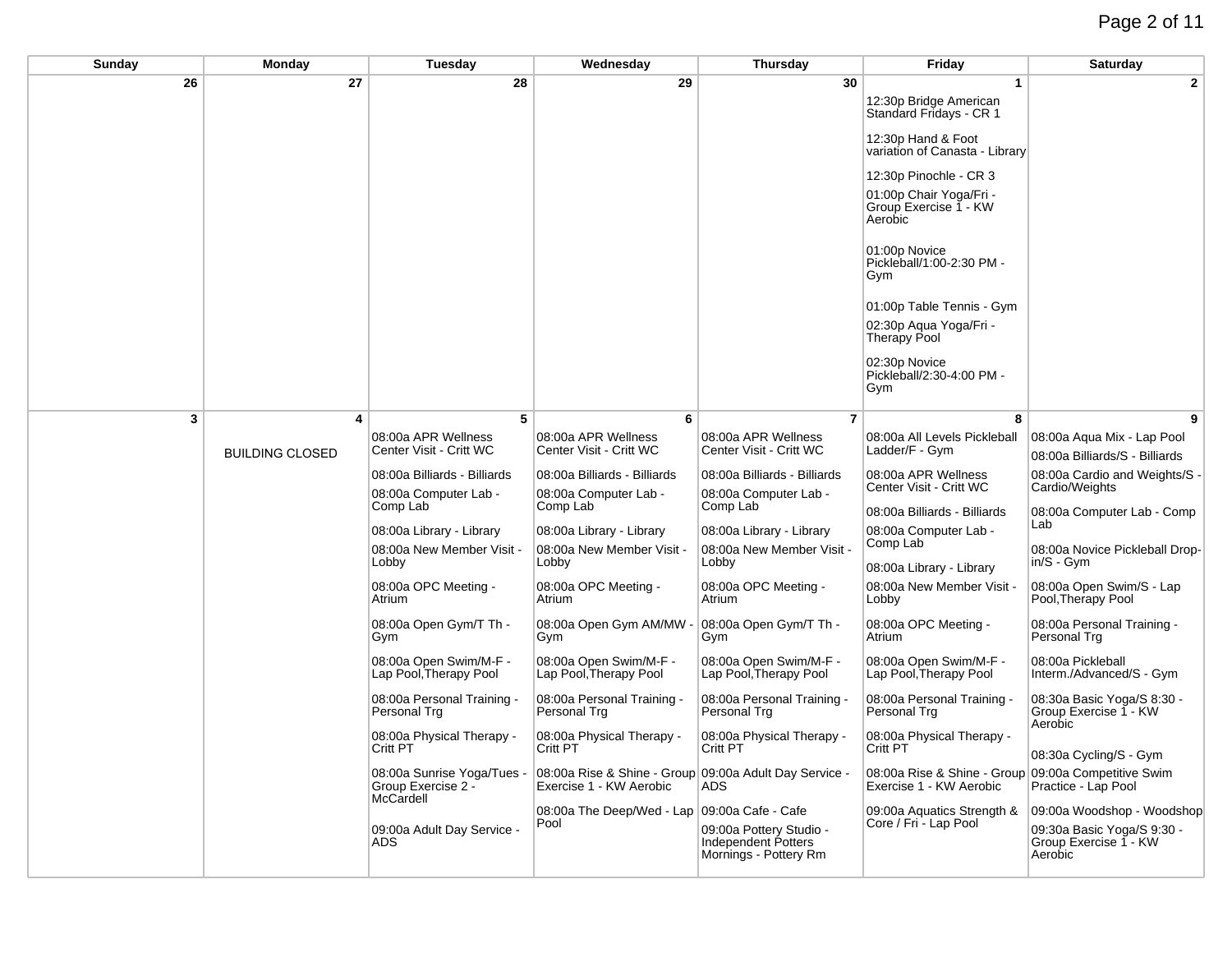| Sunday | Monday | <b>Tuesday</b>                                                          | Wednesday                                                                        | <b>Thursday</b>                                                           | Friday                                                          | Saturday                                           |
|--------|--------|-------------------------------------------------------------------------|----------------------------------------------------------------------------------|---------------------------------------------------------------------------|-----------------------------------------------------------------|----------------------------------------------------|
| 3      | 4      | 5                                                                       | 6                                                                                | $\overline{7}$                                                            | 8                                                               | 9                                                  |
|        |        | 09:00a Agua Healthy<br>Joints/Tue - Therapy Pool                        | 09:00a Adult Day Service -<br>ADS                                                | 09:00a Woodshop -<br>Woodshop                                             | 09:00a Cycling/Fri - Gym<br>09:00a Interval Training/Fri        | 10:00a Basketball 5 on 5/S -<br>Gym                |
|        |        | 09:00a Cafe - Cafe                                                      | 09:00a Aquatics Strength &                                                       | 09:30a Aqua Yoga/Thu -                                                    | Group Exercise 1 - KW<br>Aerobic                                | 10:00a Guitar Group Saturday                       |
|        |        | 09:00a Cycling/Tue - Gym                                                | Core / Wed - Lap Pool                                                            | <b>Therapy Pool</b>                                                       |                                                                 | - Dining Rm                                        |
|        |        | 09:00a The Deep/Tues - Lap 09:00a Cafe - Cafe<br>Pool                   | 09:00a Interval Training/Wed                                                     | 09:30a Core Strength/Thu -<br>Group Exercise 2 -                          | 09:00a Lapidary - Studio 1<br>09:00a Woodshop -                 | 11:00a Zumba Gold Chair -<br>Group Exercise 1 - KW |
|        |        | 09:00a Woodshop -<br>Woodshop                                           | - Group Exercise 1 - KW<br>Aerobic                                               | McCardell<br>10:00a Acrylic Pouring On                                    | Woodshop<br>10:00a Aqua Balance &                               | Aerobic                                            |
|        |        | 10:00a Bridge Drop In<br>Tuesday - CR 3                                 | 09:00a Water Works/Wed -<br><b>Therapy Pool</b>                                  | Canvis - Studio 1<br>10:00a Pickleball Inter./Th                          | Stability/Fri - Therapy Pool<br>10:30a Hatha Yoga - Group       |                                                    |
|        |        | 10:00a Discover Michigan<br>Fresh - Library                             | 09:00a Woodshop -<br>Woodshop                                                    | AM - Gym                                                                  | Exercise 2 - McCardell                                          |                                                    |
|        |        | 10:00a Intermediate Knitting 10:00a Aqua Balance &<br>- Library         | Stability/Wed - Therapy Pool                                                     | 10:00a Wellness Coaching<br>Thursdays - Conference B                      | 11:30a Rotating Meditation -<br>Group Exercise 2 -<br>McCardell |                                                    |
|        |        | 10:00a Making Waves/Tues<br>- Lap Pool                                  | 10:00a Garden Club - Patio<br>Garden                                             | 10:30a French Conversation<br>Group - CR 1                                | 12:00p Regular Lunch in the<br>Dining Room - Dining Rm          |                                                    |
|        |        | 10:00a Novice Pickleball<br>Drop In / Tue 10:00 - Gym                   | 10:00a Spanish<br>Conversation Group - CR 1                                      | 10:30a Spanish Beginner -<br>Thursday - CR 1                              | 12:30p Bridge American<br>Standard Fridays - CR 1               |                                                    |
|        |        | 10:00a Technology Club -<br>CR 1, CR 2                                  | 10:15a Core Strength/Wed<br>Group Exercise 2 -                                   | 11:00a Yin Yoga - Group<br>Exercise 2 - McCardell                         | 12:30p Hand & Foot<br>variation of Canasta - Library            |                                                    |
|        |        | 10:00a Wellness Coaching<br>Tuesdays - Conference B                     | McCardell                                                                        | 11:45a Yoga A Gentle<br>Beginning/Th - Group<br>Exercise 1 - KW Aerobic   | 12:30p Pinochle - CR 3<br>01:00p Chair Yoga/Fri -               |                                                    |
|        |        | 10:15a Aqua Yoga/Tues -<br><b>Therapy Pool</b>                          | 10:30a Functionally Fit/Wed<br>Group Exercise 1 - KW<br>Aerobic                  | 12:00p Pickleball Advanced<br>Drop-in Play - Gym                          | Group Exercise 1 - KW<br>Aerobic                                |                                                    |
|        |        | 10:30a Body Strong - Group<br>Exercise 1 - KW Aerobic                   | 11:00a Pickleball Inter./Adv.<br>Drop In - Gym                                   | 12:00p Regular Lunch in the<br>Dining Room - Dining Rm                    | 01:00p Novice<br>Pickleball/1:00-2:30 PM -<br>Gym               |                                                    |
|        |        | 11:00a Small Group<br>Training: Getting Started -<br>Group Exercise 2 - | 12:00p Regular Lunch in the 12:30p Duplicate Bridge -<br>Dining Room - Dining Rm | CR 2,CR 3                                                                 | 01:00p Table Tennis - Gym                                       |                                                    |
|        |        | McCardell                                                               | 12:30p Chinese Mah-Jong -<br>CR 1                                                | 12:30p Pottery Studio -<br>Independent Potters<br>Afternoons - Pottery Rm | 02:30p Aqua Yoga/Fri -<br><b>Therapy Pool</b>                   |                                                    |
|        |        | 12:00p Basketball Shoot<br>Around - Gym                                 | 12:30p Euchre Wednesdays<br>- CR 3,CR 2                                          | 01:00p Open Studio - Needle                                               | 02:30p Novice<br>Pickleball/2:30-4:00 PM -<br>Gym               |                                                    |
|        |        | 12:00p Regular Lunch in the<br>Dining Room - Dining Rm                  | 01:00p Holiday Zentangle -<br>Studio 1                                           | Arts Studio Thurs. - Library<br>02:00p Drum Circle - Dining               |                                                                 |                                                    |
|        |        | 12:30p Core Strength/Tue -<br>Group Exercise 1 - KW<br>Aerobic          | 01:00p Italian Conversation<br>Group - Library                                   | Rm<br>02:00p Novice Pickleball                                            |                                                                 |                                                    |
|        |        | 12:45p German                                                           | 01:00p Making Waves/Wed<br>Lap Pool                                              | Drop-in Play - Gym<br>03:00p Small Group Swim                             |                                                                 |                                                    |
|        |        | Conversation Group - CR 3                                               | 01:00p Novice<br>Pickleball/1:00-2:30 PM -                                       | Lessons 3PM - Lap Pool                                                    |                                                                 |                                                    |
|        |        | 01:00p India Conversation<br>Group - Comp Lab                           | Gym                                                                              | 04:00p Pickleball Inter./Th<br>PM - Gym                                   |                                                                 |                                                    |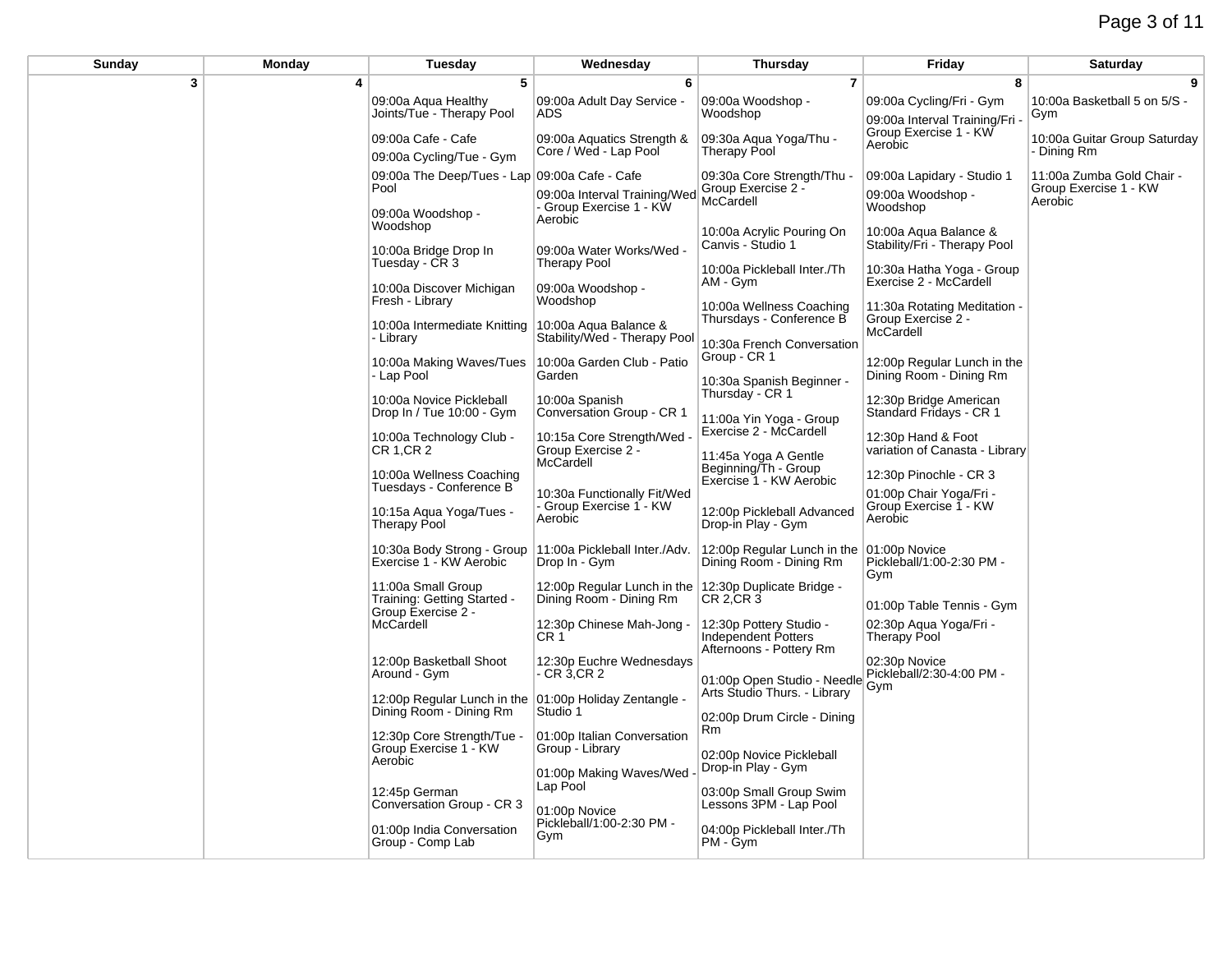| Sunday | Monday                                           | <b>Tuesday</b>                                                                                                                                                                                                                                                                                                                                                                                                                 | Wednesday                                                                                                                                                                                                                                                                                                                                                                                                                                                                                                                                                          | Thursday                                                                                                                                                                                                                     | Friday                                           | Saturday                                                     |
|--------|--------------------------------------------------|--------------------------------------------------------------------------------------------------------------------------------------------------------------------------------------------------------------------------------------------------------------------------------------------------------------------------------------------------------------------------------------------------------------------------------|--------------------------------------------------------------------------------------------------------------------------------------------------------------------------------------------------------------------------------------------------------------------------------------------------------------------------------------------------------------------------------------------------------------------------------------------------------------------------------------------------------------------------------------------------------------------|------------------------------------------------------------------------------------------------------------------------------------------------------------------------------------------------------------------------------|--------------------------------------------------|--------------------------------------------------------------|
| 3      |                                                  | 5<br>01:00p Open Studio - Needle 01:00p Table Tennis - Gym<br>Arts Studio Tues - Library<br>01:30p Guitar Group<br>Tuesday - CR 1<br>01:45p Pickleball<br>Intermediate Drop-in Play -<br>Gym<br>02:00p French Advanced<br>Class - Studio 3<br>02:00p Ukulele Fun - Aud-<br>Back, Aud-Front<br>04:00p Novice Pickleball<br>Drop-in Play - Gym<br>05:45p Aqua Zumba/Tue -<br>Lap Pool<br>06:00p Pickleball Inter./Tu<br>PM - Gym | 6<br>02:00p Aqua Healthy<br>Joints/Wed 2:00 PM -<br><b>Therapy Pool</b><br>02:30p Chair Yoga/Wed -<br>Group Exercise 1 - KW<br>Aerobic<br>02:30p Novice<br>Pickleball/2:30-4:00 PM -<br>Gym<br>03:00p Parkinsons Support<br>Group - Dining Rm<br>04:00p Pickleball<br>Intermediate Drop-in Play -<br>Gym<br>04:45p Pool Gym Circuit<br>Training - Lap Pool<br>05:45p Chess<br>Play/Learn/View - Library<br>06:00p Basketball 5 on 5/W -<br>Gym<br>06:30p Aqua Healthy<br>Joints/Wed 6:30 PM - Lap<br>Pool<br>06:30p Sunset Yoga - Group<br>Exercise 1 - KW Aerobic | $\overline{7}$<br>04:30p Kidney Health -<br>Dining Rm<br>04:30p Pottery Studio -<br>Independent Potters Evening<br>- Pottery Rm<br>05:45p Aqua Zumba/Thu -<br>Lap Pool<br>06:00p Badminton - Gym<br>06:00p Box Fit 101 - Gym | 8                                                | 9                                                            |
| 10     | 11                                               | 12                                                                                                                                                                                                                                                                                                                                                                                                                             | 13                                                                                                                                                                                                                                                                                                                                                                                                                                                                                                                                                                 | 14                                                                                                                                                                                                                           | 15                                               | 16                                                           |
|        | 08:00a APR Wellness<br>Center Visit - Critt WC   | 08:00a APR Wellness<br>Center Visit - Critt WC                                                                                                                                                                                                                                                                                                                                                                                 | 08:00a APR Wellness<br>Center Visit - Critt WC                                                                                                                                                                                                                                                                                                                                                                                                                                                                                                                     | 08:00a APR Wellness<br>Center Visit - Critt WC                                                                                                                                                                               | 08:00a APR Wellness<br>Center Visit - Critt WC   | 08:00a Aqua Mix - Lap Pool<br>08:00a Billiards/S - Billiards |
|        | 08:00a Billiards - Billiards                     | 08:00a Billiards - Billiards                                                                                                                                                                                                                                                                                                                                                                                                   | 08:00a Billiards - Billiards                                                                                                                                                                                                                                                                                                                                                                                                                                                                                                                                       | 08:00a Billiards - Billiards                                                                                                                                                                                                 | 08:00a Billiards - Billiards                     | 08:00a Cardio and Weights/S -                                |
|        | 08:00a Computer Lab -<br>Comp Lab                | 08:00a Computer Lab -<br>Comp Lab                                                                                                                                                                                                                                                                                                                                                                                              | 08:00a Computer Lab -<br>Comp Lab                                                                                                                                                                                                                                                                                                                                                                                                                                                                                                                                  | 08:00a Computer Lab -<br>Comp Lab                                                                                                                                                                                            | 08:00a Computer Lab -<br>Comp Lab                | Cardio/Weights                                               |
|        | 08:00a Library - Library                         | 08:00a Library - Library                                                                                                                                                                                                                                                                                                                                                                                                       | 08:00a Library - Library                                                                                                                                                                                                                                                                                                                                                                                                                                                                                                                                           | 08:00a Library - Library                                                                                                                                                                                                     | 08:00a Library - Library                         | 08:00a Computer Lab - Comp<br>Lab                            |
|        | 08:00a New Member Visit -                        | 08:00a New Member Visit -                                                                                                                                                                                                                                                                                                                                                                                                      | 08:00a New Member Visit -                                                                                                                                                                                                                                                                                                                                                                                                                                                                                                                                          | 08:00a New Member Visit -                                                                                                                                                                                                    | 08:00a New Member Visit -                        | 08:00a Novice Pickleball Drop-                               |
|        | Lobby                                            | Lobby                                                                                                                                                                                                                                                                                                                                                                                                                          | Lobby                                                                                                                                                                                                                                                                                                                                                                                                                                                                                                                                                              | Lobby                                                                                                                                                                                                                        | Lobby                                            | $in/S - Gvm$                                                 |
|        | 08:00a OPC Meeting -<br>Atrium                   | 08:00a OPC Meeting -<br>Atrium                                                                                                                                                                                                                                                                                                                                                                                                 | 08:00a OPC Meeting -<br>Atrium                                                                                                                                                                                                                                                                                                                                                                                                                                                                                                                                     | 08:00a OPC Meeting -<br>Atrium                                                                                                                                                                                               | 08:00a OPC Meeting -<br>Atrium                   | 08:00a Open Swim/S - Lap<br>Pool, Therapy Pool               |
|        | 08:00a Open Gym AM/MW -<br>Gym                   | 08:00a Open Gym/T Th -<br>Gym                                                                                                                                                                                                                                                                                                                                                                                                  | 08:00a Open Gym AM/MW<br>Gym                                                                                                                                                                                                                                                                                                                                                                                                                                                                                                                                       | 08:00a Open Gym/T Th -<br>Gym                                                                                                                                                                                                | 08:00a Open Swim/M-F -<br>Lap Pool, Therapy Pool | 08:00a Personal Training -<br>Personal Trg                   |
|        | 08:00a Open Swim/M-F -<br>Lap Pool, Therapy Pool | 08:00a Open Swim/M-F -<br>Lap Pool, Therapy Pool                                                                                                                                                                                                                                                                                                                                                                               | 08:00a Open Swim/M-F -<br>Lap Pool, Therapy Pool                                                                                                                                                                                                                                                                                                                                                                                                                                                                                                                   | 08:00a Open Swim/M-F -<br>Lap Pool, Therapy Pool                                                                                                                                                                             | 08:00a Personal Training -<br>Personal Trg       | 08:00a Pickleball<br>Interm./Advanced/S - Gym                |
|        |                                                  |                                                                                                                                                                                                                                                                                                                                                                                                                                |                                                                                                                                                                                                                                                                                                                                                                                                                                                                                                                                                                    |                                                                                                                                                                                                                              |                                                  |                                                              |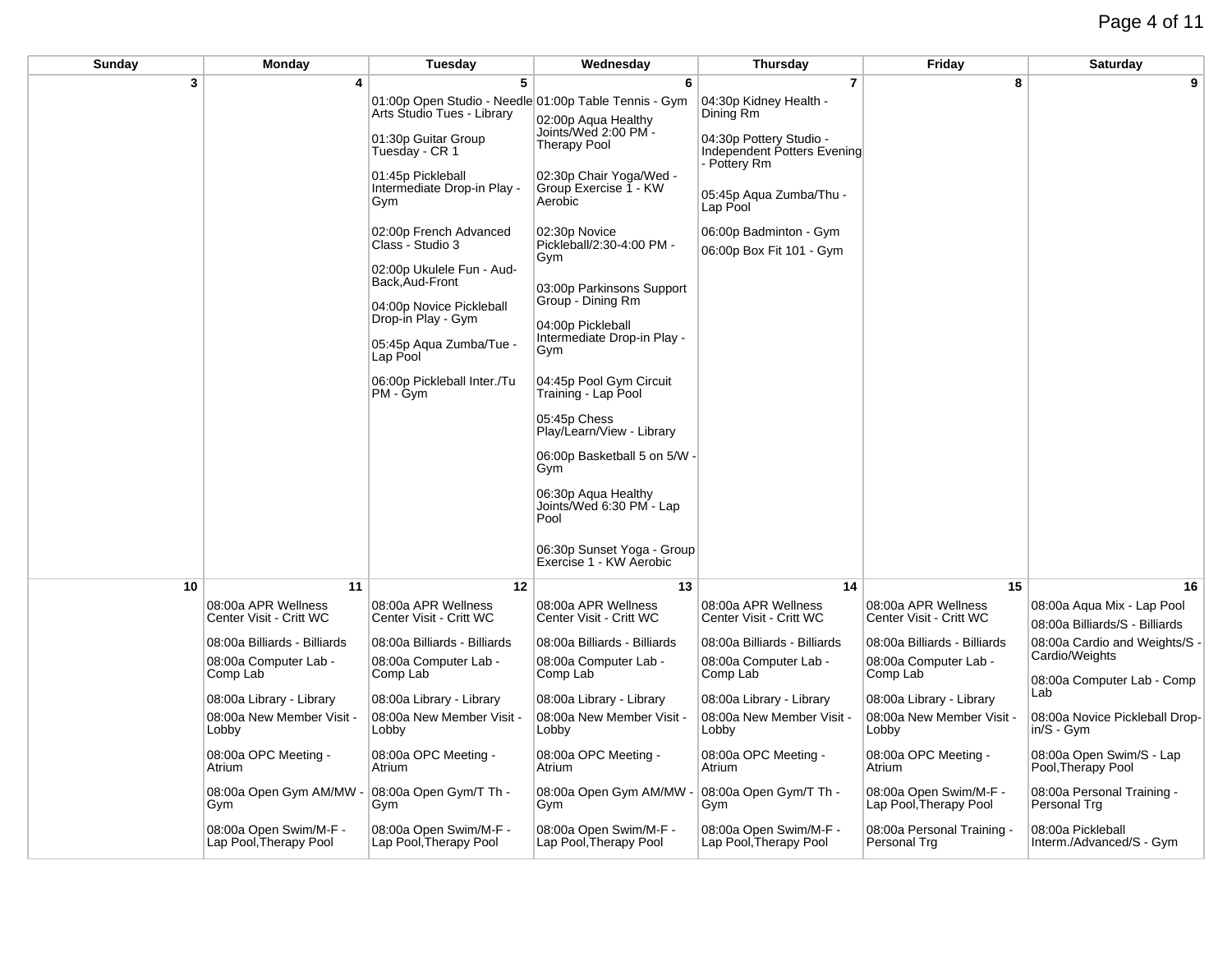| Sunday | Monday                                                                            | Tuesday                                                | Wednesday                                                                         | Thursday                                                                  | Friday                                                           | Saturday                                                       |
|--------|-----------------------------------------------------------------------------------|--------------------------------------------------------|-----------------------------------------------------------------------------------|---------------------------------------------------------------------------|------------------------------------------------------------------|----------------------------------------------------------------|
| 10     | 11                                                                                | 12                                                     | 13                                                                                | 14                                                                        | 15                                                               | 16                                                             |
|        | 08:00a Personal Training -<br>Personal Trg                                        | 08:00a Personal Training -<br>Personal Trg             | 08:00a Personal Training -<br>Personal Trg                                        | 08:00a Personal Training -<br>Personal Trg                                | 08:00a Physical Therapy -<br>Critt PT                            | 08:30a Basic Yoga/S 8:30 -<br>Group Exercise 1 - KW<br>Aerobic |
|        | 08:00a Physical Therapy -<br>Critt PT                                             | 08:00a Physical Therapy -<br>Critt PT                  | 08:00a Physical Therapy -<br>Critt PT                                             | 08:00a Physical Therapy -<br>Critt PT                                     | 08:00a Rise & Shine - Group<br>Exercise 1 - KW Aerobic           | 08:30a Cycling/S - Gym                                         |
|        | 08:00a Rise & Shine - Group 08:00a Sunrise Yoga/Tues -<br>Exercise 1 - KW Aerobic | Group Exercise 2 -<br>McCardell                        | 08:00a Rise & Shine - Group 09:00a Adult Day Service -<br>Exercise 1 - KW Aerobic | ADS                                                                       | 09:00a Aquatics Strength &<br>Core / Fri - Lap Pool              | 09:00a Competitive Swim<br>Practice - Lap Pool                 |
|        | 09:00a Aquatics Strength &                                                        |                                                        | 08:00a The Deep/Wed - Lap 09:00a Cafe - Cafe                                      |                                                                           | 09:00a Cycling/Fri - Gym                                         | 09:00a Woodshop - Woodshop                                     |
|        | Core / Mon - Lap Pool<br>09:00a Cafe - Cafe                                       | 09:00a Adult Day Service -<br><b>ADS</b>               | Pool<br>08:30a Small Group                                                        | 09:00a Pottery Studio -<br>Independent Potters<br>Mornings - Pottery Rm   | 09:00a Interval Training/Fri<br>Group Exercise 1 - KW<br>Aerobic | 09:30a Basic Yoga/S 9:30 -<br>Group Exercise 1 - KW<br>Aerobic |
|        | 09:00a Pottery Studio -<br><b>Independent Potters</b><br>Mornings - Pottery Rm    | 09:00a Agua Healthy<br>Joints/Tue - Therapy Pool       | Training: Sports & Agility -<br>Group Exercise 2 -<br>McCardell                   | 09:00a Woodshop -                                                         | 09:00a Lapidary - Studio 1                                       | 10:00a Basketball 5 on 5/S -                                   |
|        |                                                                                   | 09:00a Cafe - Cafe                                     |                                                                                   | Woodshop                                                                  | 09:00a Woodshop -                                                | Gym                                                            |
|        | 09:00a Woodshop -                                                                 | 09:00a Cycling/Tue - Gym                               | 09:00a Adult Day Service -                                                        | 09:30a Acrylic Painting                                                   | Woodshop                                                         | 10:00a Guitar Group Saturday                                   |
|        | Woodshop                                                                          | 09:00a The Deep/Tues - Lap                             | ADS                                                                               | w/Elaine - Studio 1                                                       | 10:00a Aqua Balance &                                            | - Dining Rm                                                    |
|        | 09:30a Pickleball                                                                 | Pool                                                   | 09:00a Aquatics Strength &                                                        | 09:30a Aqua Yoga/Thu -                                                    | Stability/Fri - Therapy Pool                                     | 11:00a Zumba Gold Chair -                                      |
|        | Intermediate Drop-in Play -<br>Gym                                                | 09:00a Woodshop -                                      | Core / Wed - Lap Pool                                                             | Therapy Pool                                                              | 10:30a Hatha Yoga - Group                                        | Group Exercise 1 - KW<br>Aerobic                               |
|        |                                                                                   | Woodshop                                               | 09:00a Cafe - Cafe                                                                | 09:30a Core Strength/Thu -                                                | Exercise 2 - McCardell                                           |                                                                |
|        | 09:45a German Intermediate 09:45a Port Huron Cruise -<br>Class - CR 1             | Aud-Back, Aud-Front                                    | 09:00a Interval Training/Wed<br>- Group Exercise 1 - KW<br>Aerobic                | Group Exercise 2 -<br>McCardell                                           | 11:30a Rotating Meditation -<br>Group Exercise 2 -<br>McCardell  |                                                                |
|        | 10:00a Aqua Balance &<br>Stability/Mon - Lap Pool                                 | 10:00a Bridge Drop In<br>Tuesday - CR 3                | 09:00a Water Works/Wed -                                                          | 10:00a Pickleball Inter./Th<br>AM - Gym                                   | 12:00p Regular Lunch in the                                      |                                                                |
|        | 10:00a Monday with the<br>Mayor - Dining Rm                                       | 10:00a Intermediate Knitting<br>- Library              | <b>Therapy Pool</b><br>09:00a Woodshop -                                          | 10:00a Wellness Coaching<br>Thursdays - Conference B                      | Dining Room - Dining Rm<br>12:30p Bridge American                |                                                                |
|        | 10:00a Open Studio -<br>Zentangle Studio - Library                                | 10:00a Making Waves/Tues<br>- Lap Pool                 | Woodshop<br>10:00a Aqua Balance &                                                 | 10:30a French Conversation<br>Group - CR 1                                | Standard Fridays - CR 1<br>12:30p Hand & Foot                    |                                                                |
|        | 10:00a Pickleball All Levels<br>Drop-in Play - Gym                                | 10:00a Novice Pickleball<br>Drop In / Tue 10:00 - Gym  | Stability/Wed - Therapy Pool<br>10:00a Garden Club - Patio                        | 10:30a Nutrition Bites -<br>Dining Rm                                     | variation of Canasta - Library<br>12:30p Pinochle - CR 3         |                                                                |
|        | 10:30a Functionally Fit/Mon -<br>Group Exercise 1 - KW<br>Aerobic                 | 10:00a Wellness Coaching<br>Tuesdays - Conference B    | Garden<br>10:00a Pottery - Clay                                                   | 10:30a Spanish Beginner<br>Thursday - CR 1                                | 01:00p Chair Yoga/Fri -<br>Group Exercise 1 - KW<br>Aerobic      |                                                                |
|        | 10:30a Mindfulness Based                                                          | 10:15a Agua Yoga/Tues -<br><b>Therapy Pool</b>         | Handbuilding - Pottery Rm<br>10:00a Spanish                                       | 11:00a Yin Yoga - Group<br>Exercise 2 - McCardell                         | 01:00p Movie Friday - Aud-                                       |                                                                |
|        | <b>Stress Reduction Series -</b><br>CR <sub>2</sub>                               | 10:30a Body Strong - Group<br>Exercise 1 - KW Aerobic  | Conversation Group - CR 1<br>10:15a Core Strength/Wed                             | 11:45a Yoga A Gentle<br>Beginning/Th - Group<br>Exercise 1 - KW Aerobic   | Back, Aud-Front<br>01:00p Novice                                 |                                                                |
|        | 11:30a Tang Soo Do - Group 11:00a Small Group<br>Exercise 2 - McCardell           | Training: Getting Started -<br>Group Exercise 2 -      | Group Exercise 2 -<br>McCardell                                                   | 12:00p Pickleball Advanced                                                | Pickleball/1:00-2:30 PM -<br>Gym                                 |                                                                |
|        | 12:00p Regular Lunch in the McCardell<br>Dining Room - Dining Rm                  |                                                        | 10:30a Functionally Fit/Wed<br>- Group Exercise 1 - KW                            | Drop-in Play - Gym<br>12:00p Regular Lunch in the 01:30p Figure Drawing - | 01:00p Table Tennis - Gym                                        |                                                                |
|        | 12:30p American Mah-Jong -<br>CR <sub>3</sub>                                     | 12:00p Basketball Shoot<br>Around - Gym                | Aerobic<br>11:00a Pickleball Inter./Adv.                                          | Dining Room - Dining Rm<br>12:30p Duplicate Bridge -                      | Studio 1<br>01:30p Photographers Club -                          |                                                                |
|        | 12:30p Bridge Drop-In<br>Monday - CR 1                                            | 12:00p Regular Lunch in the<br>Dining Room - Dining Rm | Drop In - Gym                                                                     | CR 2.CR 3                                                                 | Dining Rm                                                        |                                                                |
|        |                                                                                   |                                                        |                                                                                   |                                                                           |                                                                  |                                                                |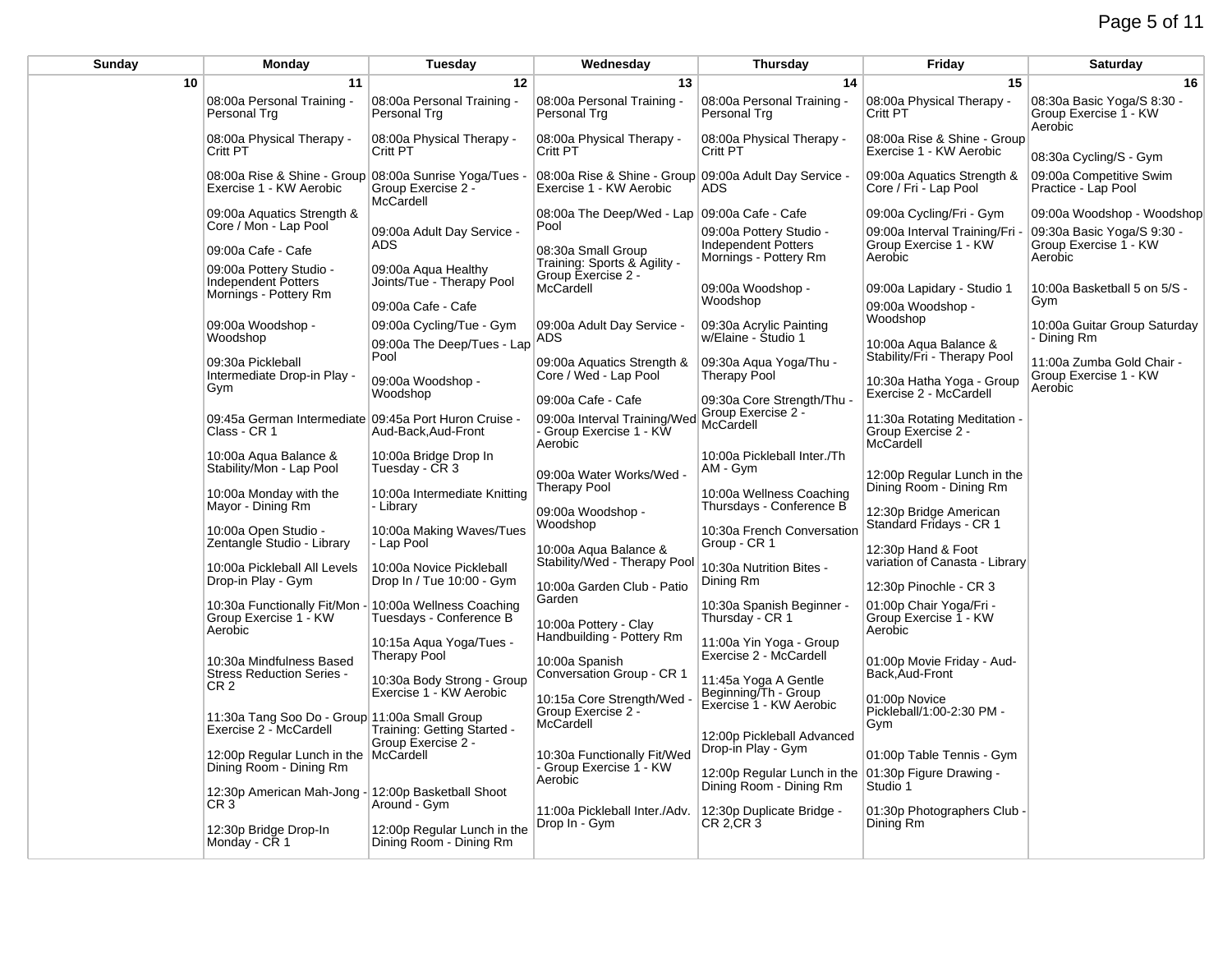# Page 6 of 11

| Sunday | Monday                                                                    | Tuesday                                                                           | Wednesday                                                                           | <b>Thursday</b>                                             | Friday                                            | Saturday |
|--------|---------------------------------------------------------------------------|-----------------------------------------------------------------------------------|-------------------------------------------------------------------------------------|-------------------------------------------------------------|---------------------------------------------------|----------|
| 10     | 11                                                                        | 12                                                                                | 13                                                                                  | 14                                                          | 15                                                | 16       |
|        | 12:30p Pottery Studio -<br>Independent Potters<br>Afternoons - Pottery Rm | 12:30p Core Strength/Tue -<br>Group Exercise 1 - KW<br>Aerobic                    | 11:00a Veterans Connection   12:30p Pottery Studio -<br>- Patio Garden              | Independent Potters<br>Afternoons - Pottery Rm              | 02:30p Agua Yoga/Fri -<br><b>Therapy Pool</b>     |          |
|        | 12:30p Samba Card Game -<br>Library                                       | 12:45p German<br>Conversation Group - CR 3                                        | 12:00p Regular Lunch in the<br>Dining Room - Dining Rm<br>12:30p Chinese Mah-Jong - | 01:00p Open Studio - Needle<br>Arts Studio Thurs. - Library | 02:30p Novice<br>Pickleball/2:30-4:00 PM -<br>Gym |          |
|        | 01:00p Line Dance - Aud-<br>Back, Aud-Front                               | 01:00p India Conversation<br>Group - Comp Lab                                     | CR <sub>1</sub><br>12:30p Euchre Wednesdays                                         | 02:00p Novice Pickleball<br>Drop-in Play - Gym              |                                                   |          |
|        | 01:00p Novice<br>Pickleball/1:00-2:30 PM -<br>Gym                         | 01:00p Open Studio -<br>Independent Art Studio<br>Drop-In - Studio 1              | - CR 3.CR 2<br>12:30p Sweet Summertime<br>Bingo - Dining Rm                         | 03:00p Small Group Swim<br>Lessons 3PM - Lap Pool           |                                                   |          |
|        | 01:00p Open Studio -<br>Creation Station Studio -                         | 01:00p Open Studio - Needle 01:00p 3D Holiday Paper<br>Arts Studio Tues - Library | Tree - Studio 1                                                                     | 04:00p Pickleball Inter./Th<br>PM - Gym                     |                                                   |          |
|        | Studio 1                                                                  | 01:30p Guitar Group<br>Tuesday - CR 1                                             | 01:00p Italian Conversation<br>Group - Library                                      | 04:30p Escape to<br>Margaritaville - Patio Garden           |                                                   |          |
|        | 01:00p Table Tennis - Gym                                                 |                                                                                   |                                                                                     | 04:30p Pottery Studio -<br>Independent Potters Evening      |                                                   |          |
|        | 01:30p Spanish Beginner -<br>CR2                                          | 01:45p Pickleball 301: Skills<br>& Drills - Gym                                   | 01:00p Making Waves/Wed<br>Lap Pool                                                 | Pottery Rm                                                  |                                                   |          |
|        | 02:00p Chair Yoga/Mon -<br>Group Exercise 1 - KW<br>Aerobic               | 01:45p Pickleball<br>Intermediate Drop-in Play -<br>Gym                           | 01:00p Novice<br>Pickleball/1:00-2:30 PM -<br>Gym                                   | 05:45p Aqua Zumba/Thu -<br>Lap Pool                         |                                                   |          |
|        |                                                                           |                                                                                   |                                                                                     | 06:00p Badminton - Gym                                      |                                                   |          |
|        | 02:00p Focus on the Issues -                                              | 02:00p French Advanced                                                            | 01:00p Table Tennis - Gym                                                           | 06:00p Box Fit 101 - Gym                                    |                                                   |          |
|        | Dining Rm                                                                 | Class - Studio 3                                                                  | 02:00p Aqua Healthy                                                                 |                                                             |                                                   |          |
|        | 02:00p Open Aqua Bikes -<br>Lap Pool                                      | 02:00p Ukulele Fun - Aud-<br>Back, Aud-Front                                      | Joints/Wed 2:00 PM -<br><b>Therapy Pool</b>                                         |                                                             |                                                   |          |
|        | 02:30p Novice<br>Pickleball/2:30-4:00 PM -<br>Gym                         | 04:00p A Visit to the National 02:30p Chair Yoga/Wed -<br>Parks - Dining Rm       | Group Exercise 1 - KW<br>Aerobic                                                    |                                                             |                                                   |          |
|        | 03:00p Movie Monday - Aud-<br>Front                                       | 04:00p Novice Pickleball<br>Drop-in Play - Gym                                    | 02:30p Novice<br>Pickleball/2:30-4:00 PM -                                          |                                                             |                                                   |          |
|        | 04:00p Pickleball Adv.<br><b>Invitational - Gym</b>                       | 05:45p Aqua Zumba/Tue -<br>Lap Pool                                               | Gym                                                                                 |                                                             |                                                   |          |
|        | 04:30p Pottery Studio -<br>Independent Potters Evening<br>- Pottery Rm    | 06:00p Pickleball Inter./Tu<br>PM - Gym                                           | 04:00p Pickleball<br>Intermediate Drop-in Play -<br>Gym                             |                                                             |                                                   |          |
|        | 05:15p Aqua Zumba/Mon -<br>Lap Pool                                       |                                                                                   | 04:45p Pool Gym Circuit<br>Training - Lap Pool                                      |                                                             |                                                   |          |
|        |                                                                           |                                                                                   | 05:45p Chess<br>Play/Learn/View - Library                                           |                                                             |                                                   |          |
|        | 06:00p Badminton - Gym                                                    |                                                                                   |                                                                                     |                                                             |                                                   |          |
|        | 06:00p Novice Pickleball<br>Drop-in Play - Gym                            |                                                                                   | 06:00p Basketball 5 on 5/W -<br>Gym                                                 |                                                             |                                                   |          |
|        | 07:00p Ballroom Dance -<br>Aud-Front, Aud-Back                            |                                                                                   | 06:30p Aqua Healthy<br>Joints/Wed 6:30 PM - Lap<br>Pool                             |                                                             |                                                   |          |
|        |                                                                           |                                                                                   |                                                                                     |                                                             |                                                   |          |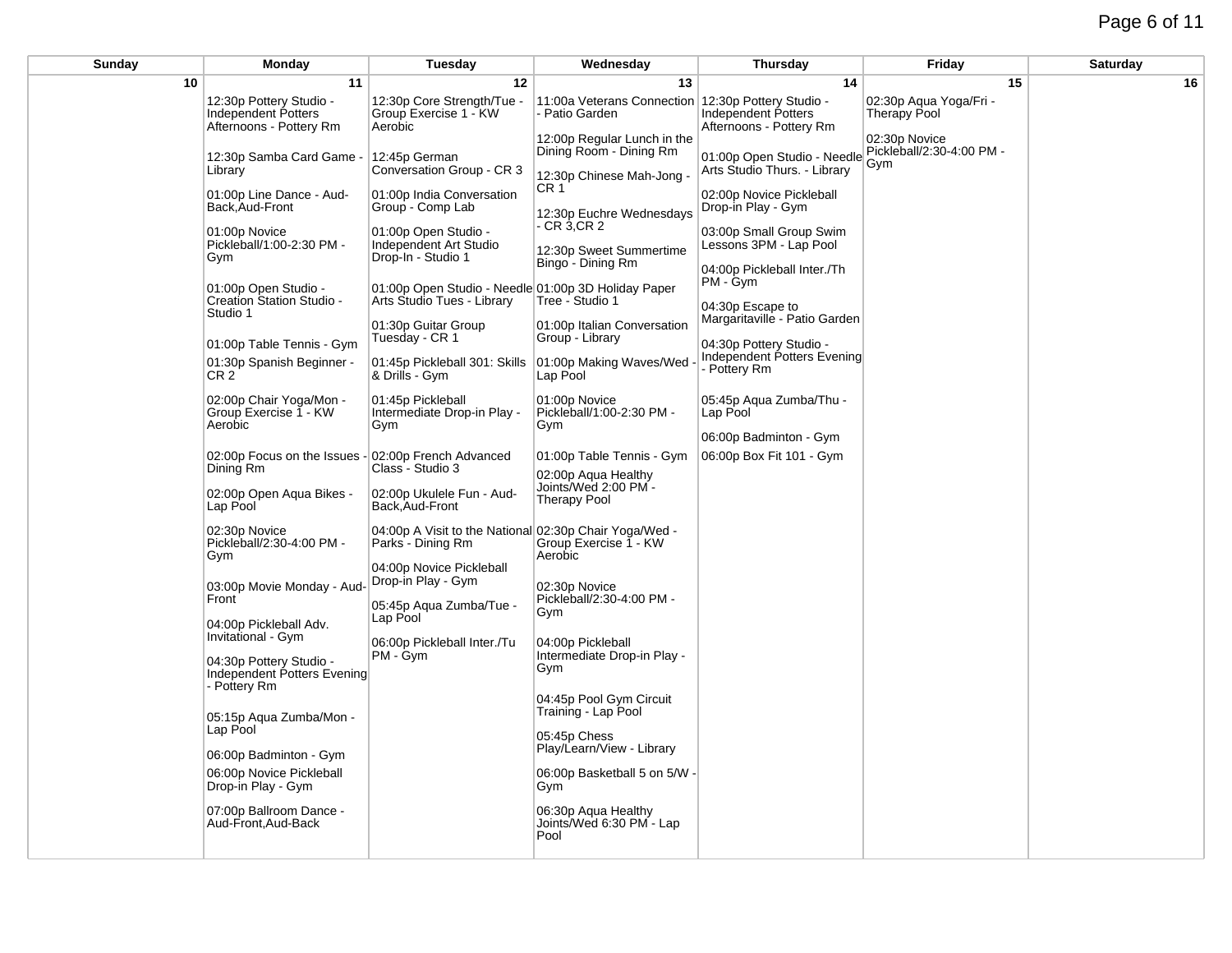| Sunday | Monday                                                                                                                                                                                                                                                                                                                                                                                                                                      | Tuesday                                                                                                                                                                                                                                                                                                                                                                                                       | Wednesday                                                                                                                                                                                                                                                                                                                                                                                                                                   | <b>Thursday</b>                                                                                                                                                                                                                                                                                                                                                       | Friday                                                                                                                                                                                                                                                                                                                                                                                                                                                    | Saturday                                                                                                                                                                                                                                                                                                                                                                                                                                  |
|--------|---------------------------------------------------------------------------------------------------------------------------------------------------------------------------------------------------------------------------------------------------------------------------------------------------------------------------------------------------------------------------------------------------------------------------------------------|---------------------------------------------------------------------------------------------------------------------------------------------------------------------------------------------------------------------------------------------------------------------------------------------------------------------------------------------------------------------------------------------------------------|---------------------------------------------------------------------------------------------------------------------------------------------------------------------------------------------------------------------------------------------------------------------------------------------------------------------------------------------------------------------------------------------------------------------------------------------|-----------------------------------------------------------------------------------------------------------------------------------------------------------------------------------------------------------------------------------------------------------------------------------------------------------------------------------------------------------------------|-----------------------------------------------------------------------------------------------------------------------------------------------------------------------------------------------------------------------------------------------------------------------------------------------------------------------------------------------------------------------------------------------------------------------------------------------------------|-------------------------------------------------------------------------------------------------------------------------------------------------------------------------------------------------------------------------------------------------------------------------------------------------------------------------------------------------------------------------------------------------------------------------------------------|
| 10     | 11                                                                                                                                                                                                                                                                                                                                                                                                                                          | 12                                                                                                                                                                                                                                                                                                                                                                                                            | 13<br>06:30p Sunset Yoga - Group<br>Exercise 1 - KW Aerobic                                                                                                                                                                                                                                                                                                                                                                                 | 14                                                                                                                                                                                                                                                                                                                                                                    | 15                                                                                                                                                                                                                                                                                                                                                                                                                                                        | 16                                                                                                                                                                                                                                                                                                                                                                                                                                        |
|        |                                                                                                                                                                                                                                                                                                                                                                                                                                             |                                                                                                                                                                                                                                                                                                                                                                                                               |                                                                                                                                                                                                                                                                                                                                                                                                                                             |                                                                                                                                                                                                                                                                                                                                                                       |                                                                                                                                                                                                                                                                                                                                                                                                                                                           |                                                                                                                                                                                                                                                                                                                                                                                                                                           |
|        | 08:00a APR Wellness<br>Center Visit - Critt WC                                                                                                                                                                                                                                                                                                                                                                                              | 08:00a APR Wellness<br>Center Visit - Critt WC                                                                                                                                                                                                                                                                                                                                                                | 08:00a APR Wellness<br>Center Visit - Critt WC                                                                                                                                                                                                                                                                                                                                                                                              | 08:00a APR Wellness<br>Center Visit - Critt WC                                                                                                                                                                                                                                                                                                                        | 08:00a APR Wellness<br>Center Visit - Critt WC                                                                                                                                                                                                                                                                                                                                                                                                            | 08:00a Aqua Mix - Lap Pool<br>08:00a Billiards/S - Billiards                                                                                                                                                                                                                                                                                                                                                                              |
| 17     | 18<br>08:00a Billiards - Billiards<br>08:00a Computer Lab -<br>Comp Lab<br>08:00a Library - Library<br>08:00a New Member Visit -<br>Lobby<br>08:00a OPC Meeting -<br>Atrium<br>08:00a Open Gym AM/MW<br>Gym<br>08:00a Open Swim/M-F -<br>Lap Pool, Therapy Pool<br>08:00a Personal Training -<br>Personal Trg<br>08:00a Physical Therapy -<br>Critt PT<br>08:00a Rise & Shine - Group 08:00a Sunrise Yoga/Tues -<br>Exercise 1 - KW Aerobic | 19<br>08:00a Billiards - Billiards<br>08:00a Computer Lab -<br>Comp Lab<br>08:00a Library - Library<br>08:00a New Member Visit -<br>Lobby<br>08:00a OPC Meeting -<br>Atrium<br>08:00a Open Gym/T Th -<br>Gym<br>08:00a Open Swim/M-F -<br>Lap Pool, Therapy Pool<br>08:00a Personal Training -<br>Personal Trg<br>08:00a Physical Therapy -<br>Critt PT<br>Group Exercise 2 -<br>McCardell                    | 20<br>08:00a Billiards - Billiards<br>08:00a Computer Lab -<br>Comp Lab<br>08:00a Library - Library<br>08:00a New Member Visit -<br>Lobby<br>08:00a OPC Meeting -<br>Atrium<br>08:00a Open Gym AM/MW<br>Gym<br>08:00a Open Swim/M-F -<br>Lap Pool, Therapy Pool<br>08:00a Personal Training -<br>Personal Trg<br>08:00a Physical Therapy -<br>Critt PT<br>08:00a Rise & Shine - Group 09:00a Adult Day Service -<br>Exercise 1 - KW Aerobic | 21<br>08:00a Billiards - Billiards<br>08:00a Computer Lab -<br>Comp Lab<br>08:00a Library - Library<br>08:00a New Member Visit -<br>Lobby<br>08:00a OPC Meeting -<br>Atrium<br>08:00a Open Gym/T Th -<br>Gym<br>08:00a Open Swim/M-F -<br>Lap Pool, Therapy Pool<br>08:00a Personal Training -<br>Personal Trg<br>08:00a Physical Therapy -<br>Critt PT<br><b>ADS</b> | 22<br>08:00a Billiards - Billiards<br>08:00a Computer Lab -<br>Comp Lab<br>08:00a Library - Library<br>08:00a New Member Visit -<br>Lobby<br>08:00a OPC Meeting -<br>Atrium<br>08:00a Open Swim/M-F -<br>Lap Pool, Therapy Pool<br>08:00a Personal Training -<br>Personal Trg<br>08:00a Physical Therapy -<br>Critt PT<br>08:00a Rise & Shine - Group<br>Exercise 1 - KW Aerobic<br>09:00a Aquatics Strength &<br>Core / Fri - Lap Pool                   | 23<br>08:00a Cardio and Weights/S -<br>Cardio/Weights<br>08:00a Computer Lab - Comp<br>Lab<br>08:00a Novice Pickleball Drop-<br>in/S - Gym<br>08:00a Open Swim/S - Lap<br>Pool, Therapy Pool<br>08:00a Personal Training -<br>Personal Trg<br>08:00a Pickleball<br>Interm./Advanced/S - Gym<br>08:30a Basic Yoga/S 8:30 -<br>Group Exercise 1 - KW<br>Aerobic<br>08:30a Cycling/S - Gym<br>09:00a Competitive Swim<br>Practice - Lap Pool |
|        | 09:00a Aquatics Strength &<br>Core / Mon - Lap Pool<br>09:00a Cafe - Cafe<br>09:00a Pottery Studio -<br>Independent Potters<br>Mornings - Pottery Rm<br>09:00a Woodshop -<br>Woodshop<br>09:30a Pickleball<br>Intermediate Drop-in Play -<br>Gym<br>Class - CR 1<br>10:00a Agua Balance &<br>Stability/Mon - Lap Pool<br>10:00a Open Studio -<br>Zentangle Studio - Library                                                                 | 09:00a Adult Day Service -<br>ADS<br>09:00a Aqua Healthy<br>Joints/Tue - Therapy Pool<br>09:00a Cafe - Cafe<br>09:00a Cycling/Tue - Gym<br>09:00a The Deep/Tues - Lap<br>Pool<br>09:00a Woodshop -<br>Woodshop<br>09:45a German Intermediate 09:30a Diamond Painting on 09:00a Interval Training/Wed<br>Rocks - Studio 1<br>10:00a Bridge Drop In<br>Tuesday - CR 3<br>10:00a Making Waves/Tues<br>- Lap Pool | 08:00a The Deep/Wed - Lap 09:00a Cafe - Cafe<br>Pool<br>08:30a Small Group<br>Training: Sports & Agility -<br>Group Exercise 2 -<br>McCardell<br>09:00a Adult Day Service -<br>ADS<br>09:00a Aquatics Strength &<br>Core / Wed - Lap Pool<br>09:00a Cafe - Cafe<br>- Group Exercise 1 - KW<br>Aerobic<br>09:00a Water Works/Wed -<br><b>Therapy Pool</b><br>09:30a Watercolor Painting<br>Class With Pete -<br>Wednesday - Studio 1         | 09:00a Pottery Studio -<br>Independent Potters<br>Mornings - Pottery Rm<br>09:00a Woodshop -<br>Woodshop<br>09:30a Acrylic Painting<br>w/Elaine - Studio 1<br>09:30a Aqua Yoga/Thu -<br>Therapy Pool<br>09:30a Core Strength/Thu<br>Group Exercise 2 -<br>McCardell<br>09:30a Summer Fun - Aud-<br>Back, Aud-Front<br>10:00a Pickleball Inter./Th<br>AM - Gym         | 09:00a Cycling/Fri - Gym<br>09:00a Interval Training/Fri<br>Group Exercise 1 - KW<br>Aerobic<br>09:00a Lapidary - Studio 1<br>09:00a Woodshop -<br>Woodshop<br>10:00a Aqua Balance &<br>Stability/Fri - Therapy Pool<br>10:00a Visually Impaired<br>Group - Dining Rm<br>10:30a Hatha Yoga - Group<br>Exercise 2 - McCardell<br>11:30a Rotating Meditation -<br>Group Exercise 2 -<br>McCardell<br>12:00p Regular Lunch in the<br>Dining Room - Dining Rm | 09:00a Woodshop - Woodshop<br>09:30a Basic Yoga/S 9:30 -<br>Group Exercise 1 - KW<br>Aerobic<br>10:00a Basketball 5 on 5/S -<br>Gym<br>10:00a Guitar Group Saturday<br>- Dining Rm<br>11:00a Zumba Gold Chair -<br>Group Exercise 1 - KW<br>Aerobic<br>01:00p Shake Rattle and Roll<br>Line Dance Party - Aud-<br>Back, Aud-Front                                                                                                         |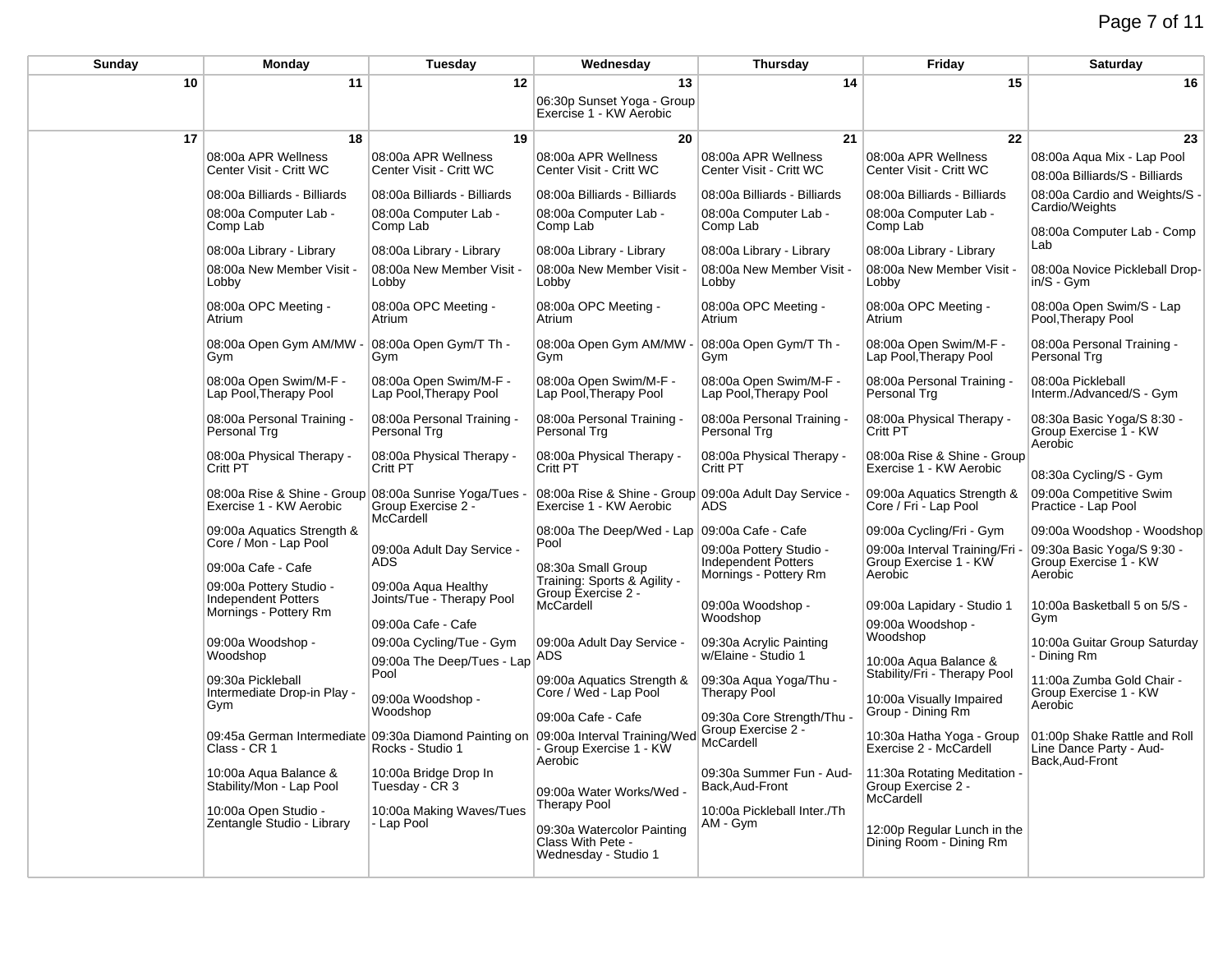| Sunday | Monday                                                                                     | Tuesday                                                                                                  | Wednesday                                                          | <b>Thursday</b>                                                                  | Friday                                               | <b>Saturday</b> |
|--------|--------------------------------------------------------------------------------------------|----------------------------------------------------------------------------------------------------------|--------------------------------------------------------------------|----------------------------------------------------------------------------------|------------------------------------------------------|-----------------|
| 17     | 18                                                                                         | 19                                                                                                       | 20                                                                 | 21                                                                               | 22                                                   | 23              |
|        | 10:00a Pickleball All Levels<br>Drop-in Play - Gym                                         | 10:00a Novice Pickleball<br>Drop In / Tue 10:00 - Gym                                                    | 10:00a Achieving Family<br>Harmony - Dining Rm                     | 10:00a Wellness Coaching<br>Thursdays - Conference B                             | 12:30p Bridge American<br>Standard Fridays - CR 1    |                 |
|        | 10:00a Watercolor Workshop 10:00a Technology Club -<br>- Studio 1                          | CR 1, CR 2                                                                                               | 10:00a Aqua Balance &<br>Stability/Wed - Therapy Pool Group - CR 1 | 10:30a French Conversation                                                       | 12:30p Hand & Foot<br>variation of Canasta - Library |                 |
|        | 10:30a Functionally Fit/Mon - 10:00a Wellness Coaching<br>Group Exercise 1 - KW<br>Aerobic | Tuesdays - Conference B                                                                                  | 10:00a Garden Club - Patio<br>Garden                               | 10:30a Spanish Beginner -<br>Thursday - CR 1                                     | 12:30p Pinochle - CR 3<br>01:00p Chair Yoga/Fri -    |                 |
|        | 10:30a Mindfulness Based                                                                   | 10:15a Aqua Yoga/Tues -<br>Therapy Pool                                                                  | 10:00a Spanish<br>Conversation Group - CR 1                        | 11:00a Yin Yoga - Group<br>Exercise 2 - McCardell                                | Group Exercise 1 - KW<br>Aerobic                     |                 |
|        | <b>Stress Reduction Series -</b><br>CR 2                                                   | 10:30a Body Strong - Group<br>Exercise 1 - KW Aerobic                                                    | 10:15a Core Strength/Wed<br>Group Exercise 2 -<br>McCardell        | 11:45a Yoga A Gentle<br>Beginning/Th - Group<br>Exercise 1 - KW Aerobic          | 01:00p Novice<br>Pickleball/1:00-2:30 PM -<br>Gym    |                 |
|        | 11:30a Tang Soo Do - Group 11:00a Small Group<br>Exercise 2 - McCardell                    | Training: Getting Started -<br>Group Exercise 2 -                                                        | 10:30a Functionally Fit/Wed                                        | 12:00p Pickleball Advanced                                                       | 01:00p Table Tennis - Gym                            |                 |
|        | 12:00p Regular Lunch in the McCardell<br>Dining Room - Dining Rm                           |                                                                                                          | - Group Exercise 1 - KW<br>Aerobic                                 | Drop-in Play - Gym<br>12:00p Regular Lunch in the                                | 01:30p Figure Drawing -<br>Studio 1                  |                 |
|        | 12:30p American Mah-Jong - 12:00p Basketball Shoot<br>CR 3                                 | Around - Gym                                                                                             | 11:00a Pickleball Inter./Adv.<br>Drop In - Gym                     | Dining Room - Dining Rm<br>12:30p Duplicate Bridge -                             | 02:30p Aqua Yoga/Fri -<br><b>Therapy Pool</b>        |                 |
|        | 12:30p Bridge Drop-In<br>Monday - CR 1                                                     | 12:00p Regular Lunch in the<br>Dining Room - Dining Rm                                                   | 12:00p Regular Lunch in the<br>Dining Room - Dining Rm             | CR 2, CR 3<br>12:30p Pottery Studio -<br>Independent Potters                     | 02:30p Novice<br>Pickleball/2:30-4:00 PM -<br>Gym    |                 |
|        | 12:30p Pottery Studio -<br>Independent Potters<br>Afternoons - Pottery Rm                  | 12:30p Core Strength/Tue -<br>Group Exercise 1 - KW<br>Aerobic                                           | 12:30p Chinese Mah-Jong<br>CR 1                                    | Afternoons - Pottery Rm                                                          |                                                      |                 |
|        | 12:30p Samba Card Game -<br>Library                                                        | 12:45p German<br>Conversation Group - CR 3                                                               | 12:30p Euchre Wednesdays<br>$-CR3$ , $CR2$                         | 12:30p Wire Wrap Pendant<br>Intermediate - Studio 1                              |                                                      |                 |
|        | 01:00p Line Dance - Aud-<br>Back, Aud-Front                                                | 01:00p India Conversation<br>Group - Comp Lab                                                            | 01:00p Holiday Exploding<br>Boxes - Studio 1                       | 01:00p Open Studio - Needle<br>Arts Studio Thurs. - Library                      |                                                      |                 |
|        | 01:00p Novice<br>Pickleball/1:00-2:30 PM -                                                 | 01:00p Open Studio -<br><b>Independent Art Studio</b>                                                    | 01:00p Italian Conversation<br>Group - Library                     | 02:00p Drum Circle - Dining<br>Rm                                                |                                                      |                 |
|        | Gym                                                                                        | Drop-In - Studio 1                                                                                       | 01:00p Making Waves/Wed<br>Lap Pool                                | 02:00p Novice Pickleball<br>Drop-in Play - Gym                                   |                                                      |                 |
|        | 01:00p Open Studio -<br>Creation Station Studio -<br>Studio 3                              | 01:00p Open Studio - Needle 01:00p Novice<br>Arts Studio Tues - Library<br>01:45p Pickleball 301: Skills | Pickleball/1:00-2:30 PM -<br>Gym                                   | 03:00p Small Group Swim<br>Lessons 3PM - Lap Pool<br>04:00p Pickleball Inter./Th |                                                      |                 |
|        | 01:00p Table Tennis - Gym                                                                  | & Drills - Gym                                                                                           | 01:00p Table Tennis - Gym                                          | PM - Gym                                                                         |                                                      |                 |
|        | 01:30p Spanish Beginner -<br>CR 2                                                          | 01:45p Pickleball<br>Intermediate Drop-in Play -<br>Gym                                                  | 01:30p The Butterfly Moment 04:30p Pottery Studio -<br>- Dining Rm | Independent Potters Evening<br>- Pottery Rm                                      |                                                      |                 |
|        | 02:00p Chair Yoga/Mon -<br>Group Exercise 1 - KW<br>Aerobic                                | 02:00p French Advanced<br>Class - Studio 3                                                               | 02:00p Aqua Healthy<br>Joints/Wed 2:00 PM -<br>Therapy Pool        | 05:45p Aqua Zumba/Thu -<br>Lap Pool                                              |                                                      |                 |
|        | 02:00p Open Aqua Bikes -<br>Lap Pool                                                       | 02:00p Ukulele Fun - Aud-<br>Back, Aud-Front                                                             | 02:00p Woodshop Safety -<br>Woodshop                               | 06:00p Badminton - Gym<br>06:00p Box Fit 101 - Gym                               |                                                      |                 |
|        | 02:30p Novice<br>Pickleball/2:30-4:00 PM -<br>Gym                                          | 02:30p Brain Health<br>Workshop - CR 1, CR 2                                                             | 02:30p Chair Yoga/Wed -<br>Group Exercise 1 - KW<br>Aerobic        |                                                                                  |                                                      |                 |
|        |                                                                                            |                                                                                                          |                                                                    |                                                                                  |                                                      |                 |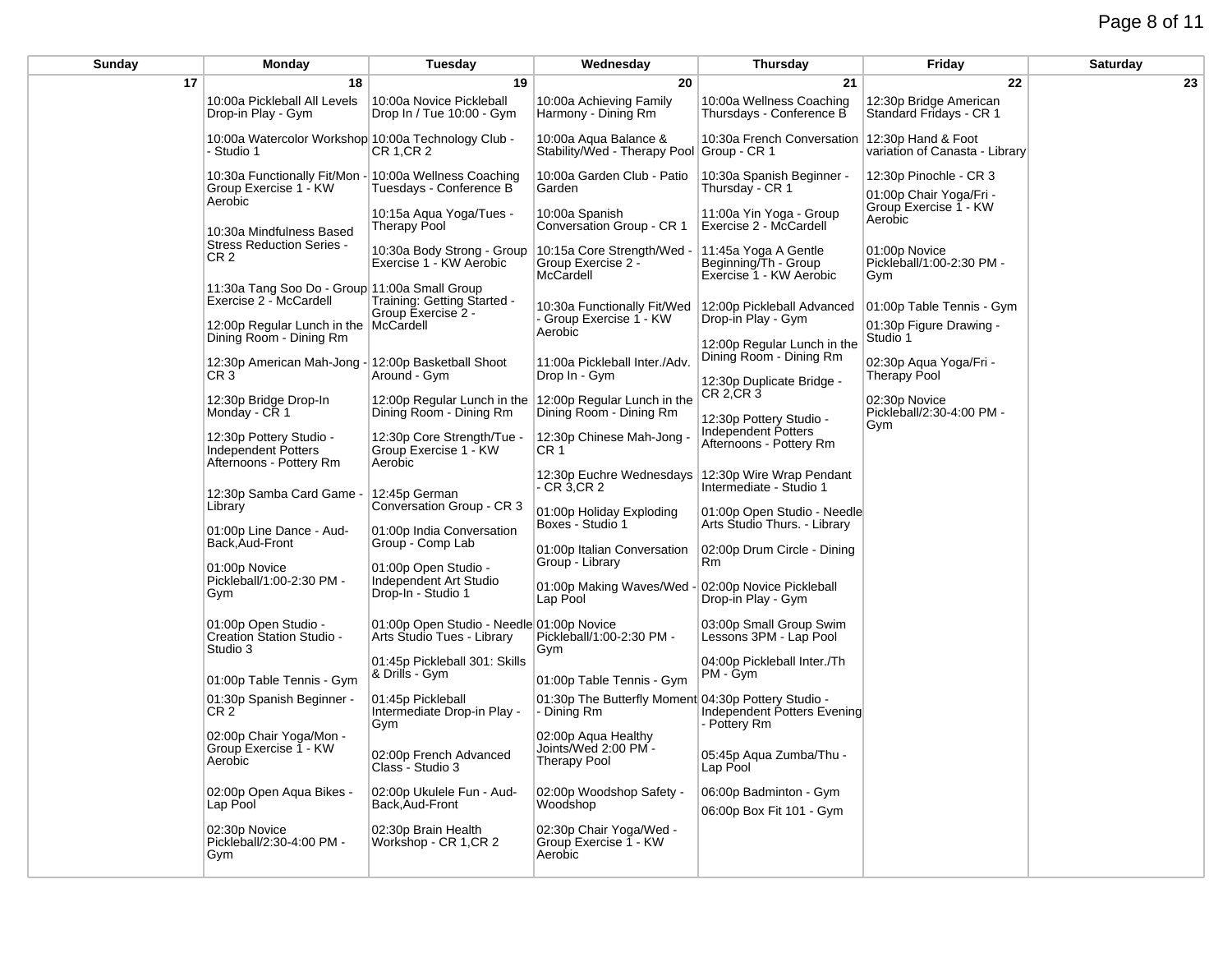| Sunday | Monday                                                                                                               | <b>Tuesday</b>                                                  | Wednesday                                                                         | Thursday                                                                | Friday                                                             | Saturday                                                       |
|--------|----------------------------------------------------------------------------------------------------------------------|-----------------------------------------------------------------|-----------------------------------------------------------------------------------|-------------------------------------------------------------------------|--------------------------------------------------------------------|----------------------------------------------------------------|
| 17     | 18                                                                                                                   | 19                                                              | 20                                                                                | 21                                                                      | 22                                                                 | 23                                                             |
|        | 04:00p Pickleball Adv.<br>Invitational - Gym                                                                         | 02:30p Who Wants to be a<br>Millionaire? - Dining Rm            | 02:30p Novice<br>Pickleball/2:30-4:00 PM -<br>Gym                                 |                                                                         |                                                                    |                                                                |
|        | 04:30p Pottery Studio -<br>Independent Potters Evening Drop-in Play - Gym<br>- Pottery Rm<br>05:15p Aqua Zumba/Mon - | 04:00p Novice Pickleball<br>05:45p Aqua Zumba/Tue -<br>Lap Pool | 04:00p Pickleball<br>Intermediate Drop-in Play -<br>Gym                           |                                                                         |                                                                    |                                                                |
|        | Lap Pool<br>06:00p Badminton - Gym                                                                                   | 06:00p Pickleball Inter./Tu<br>PM - Gym                         | 04:45p Pool Gym Circuit<br>Training - Lap Pool                                    |                                                                         |                                                                    |                                                                |
|        | 06:00p Novice Pickleball<br>Drop-in Play - Gym                                                                       |                                                                 | 05:45p Chess<br>Play/Learn/View - Library                                         |                                                                         |                                                                    |                                                                |
|        | 07:00p Ballroom Dance -<br>Aud-Front, Aud-Back                                                                       |                                                                 | 06:00p Basketball 5 on 5/W -<br>Gym                                               |                                                                         |                                                                    |                                                                |
|        |                                                                                                                      |                                                                 | 06:30p Aqua Healthy<br>Joints/Wed 6:30 PM - Lap<br>Pool                           |                                                                         |                                                                    |                                                                |
|        |                                                                                                                      |                                                                 | 06:30p Sunset Yoga - Group<br>Exercise 1 - KW Aerobic                             |                                                                         |                                                                    |                                                                |
| 24     | 25                                                                                                                   | 26                                                              | 27                                                                                | 28                                                                      | 29                                                                 | 30                                                             |
|        | 08:00a APR Wellness<br>Center Visit - Critt WC                                                                       | 08:00a APR Wellness<br>Center Visit - Critt WC                  | 08:00a APR Wellness<br>Center Visit - Critt WC                                    | 08:00a APR Wellness<br>Center Visit - Critt WC                          | 08:00a APR Wellness<br>Center Visit - Critt WC                     | 08:00a Aqua Mix - Lap Pool<br>08:00a Billiards/S - Billiards   |
|        | 08:00a Billiards - Billiards                                                                                         | 08:00a Billiards - Billiards                                    | 08:00a Billiards - Billiards                                                      | 08:00a Billiards - Billiards                                            | 08:00a Billiards - Billiards                                       | 08:00a Cardio and Weights/S -                                  |
|        | 08:00a Computer Lab -<br>Comp Lab                                                                                    | 08:00a Computer Lab -<br>Comp Lab                               | 08:00a Computer Lab -<br>Comp Lab                                                 | 08:00a Computer Lab -<br>Comp Lab                                       | 08:00a Computer Lab -<br>Comp Lab                                  | Cardio/Weights<br>08:00a Computer Lab - Comp                   |
|        | 08:00a Library - Library                                                                                             | 08:00a Library - Library                                        | 08:00a Library - Library                                                          | 08:00a Library - Library                                                | 08:00a Library - Library                                           | Lab                                                            |
|        | 08:00a New Member Visit -<br>Lobby                                                                                   | 08:00a New Member Visit -<br>Lobby                              | 08:00a New Member Visit -<br>Lobby                                                | 08:00a New Member Visit -<br>Lobby                                      | 08:00a New Member Visit -<br>Lobby                                 | 08:00a Novice Pickleball Drop-<br>in/S - Gym                   |
|        | 08:00a OPC Meeting -<br>Atrium                                                                                       | 08:00a OPC Meeting -<br>Atrium                                  | 08:00a OPC Meeting -<br>Atrium                                                    | 08:00a OPC Meeting -<br>Atrium                                          | 08:00a OPC Meeting -<br>Atrium                                     | 08:00a Open Swim/S - Lap<br>Pool, Therapy Pool                 |
|        | 08:00a Open Gym AM/MW -<br>Gym                                                                                       | 08:00a Open Gym/T Th -<br>Gym                                   | 08:00a Open Gym AM/MW -<br>Gym                                                    | 08:00a Open Gym/T Th -<br>Gym                                           | 08:00a Open Swim/M-F -<br>Lap Pool, Therapy Pool                   | 08:00a Personal Training -<br>Personal Trg                     |
|        | 08:00a Open Swim/M-F -<br>Lap Pool, Therapy Pool                                                                     | 08:00a Open Swim/M-F -<br>Lap Pool, Therapy Pool                | 08:00a Open Swim/M-F -<br>Lap Pool, Therapy Pool                                  | 08:00a Open Swim/M-F -<br>Lap Pool, Therapy Pool                        | 08:00a Personal Training -<br>Personal Trg                         | 08:00a Pickleball<br>Interm./Advanced/S - Gym                  |
|        | 08:00a Personal Training -<br>Personal Trg                                                                           | 08:00a Personal Training -<br>Personal Trg                      | 08:00a Personal Training -<br>Personal Trg                                        | 08:00a Personal Training -<br>Personal Trg                              | 08:00a Physical Therapy -<br>Critt PT                              | 08:30a Basic Yoga/S 8:30 -<br>Group Exercise 1 - KW<br>Aerobic |
|        | 08:00a Physical Therapy -<br>Critt PT                                                                                | 08:00a Physical Therapy -<br>Critt PT                           | 08:00a Physical Therapy -<br>Critt PT                                             | 08:00a Physical Therapy -<br>Critt PT                                   | 08:00a Rise & Shine - Group<br>Exercise 1 - KW Aerobic             | 08:30a Cycling/S - Gym                                         |
|        | 08:00a Rise & Shine - Group 08:00a Sunrise Yoga/Tues -<br>Exercise 1 - KW Aerobic                                    | Group Exercise 2 -<br>McCardell                                 | 08:00a Rise & Shine - Group 09:00a Adult Day Service -<br>Exercise 1 - KW Aerobic | ADS.                                                                    | 09:00a Aquatics Strength &<br>Core / Fri - Lap Pool                | 09:00a Competitive Swim<br>Practice - Lap Pool                 |
|        | 09:00a Aquatics Strength &                                                                                           |                                                                 | 08:00a The Deep/Wed - Lap 09:00a Cafe - Cafe                                      |                                                                         | 09:00a Cycling/Fri - Gym                                           | 09:00a Woodshop - Woodshop                                     |
|        | Core / Mon - Lap Pool                                                                                                | 09:00a Adult Day Service -<br>ADS.                              | Pool                                                                              | 09:00a Pottery Studio -<br>Independent Potters<br>Mornings - Pottery Rm | 09:00a Interval Training/Fri -<br>Group Exercise 1 - KW<br>Aerobic | 09:30a Basic Yoga/S 9:30 -<br>Group Exercise 1 - KW<br>Aerobic |
|        |                                                                                                                      |                                                                 |                                                                                   |                                                                         |                                                                    |                                                                |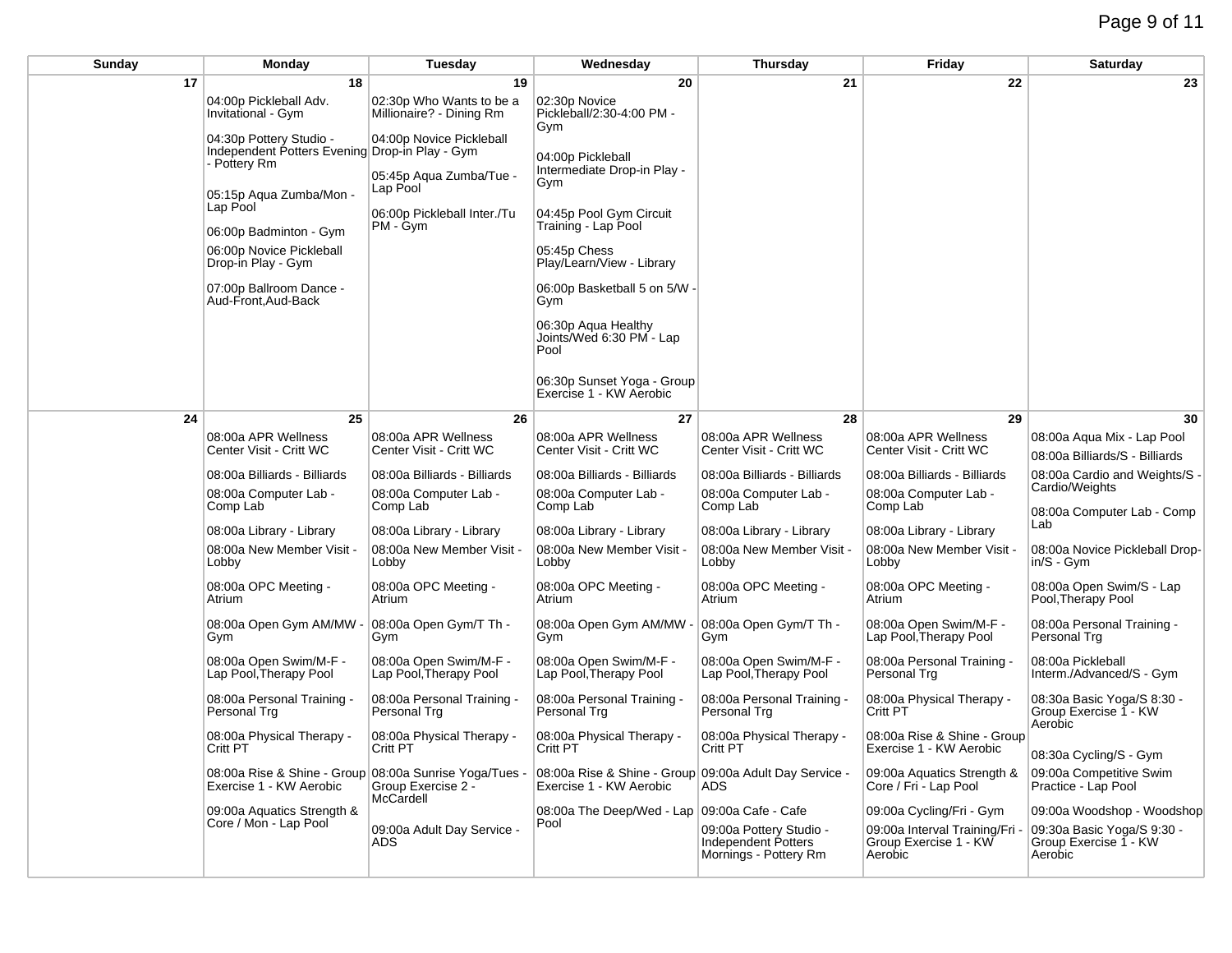## Page 10 of 11

| Sunday | Monday                                                                           | <b>Tuesday</b>                                                            | Wednesday                                                                           | <b>Thursday</b>                                                         | Friday                                                      | Saturday                                                      |
|--------|----------------------------------------------------------------------------------|---------------------------------------------------------------------------|-------------------------------------------------------------------------------------|-------------------------------------------------------------------------|-------------------------------------------------------------|---------------------------------------------------------------|
| 24     | 25                                                                               | 26                                                                        | 27                                                                                  | 28                                                                      | 29                                                          | 30                                                            |
|        | 09:00a Cafe - Cafe<br>09:00a Pottery Studio -                                    | 09:00a Agua Healthy<br>Joints/Tue - Therapy Pool                          | 08:30a Small Group<br>Training: Sports & Agility -<br>Group Exercise 2 -            | 09:00a Woodshop -<br>Woodshop                                           | 09:00a Lapidary - Studio 1<br>09:00a The Ford House Tour    | 10:00a Basketball 5 on 5/S -<br>Gym                           |
|        | <b>Independent Potters</b>                                                       | 09:00a Cafe - Cafe                                                        | McCardell                                                                           | 09:30a Acrylic Painting                                                 | - Aud-Back, Aud-Front                                       | 10:00a Classic and Muscle Car                                 |
|        | Mornings - Pottery Rm                                                            | 09:00a Cycling/Tue - Gym                                                  |                                                                                     | w/Elaine - Studio 1                                                     | 09:00a Woodshop -                                           | Show - North Parking Lot                                      |
|        | 09:00a Woodshop -<br>Woodshop                                                    | 09:00a The Deep/Tues - Lap 09:00a Adult Day Service -<br>Pool             | <b>ADS</b>                                                                          | 09:30a Aqua Yoga/Thu -<br><b>Therapy Pool</b>                           | Woodshop<br>10:00a Aqua Balance &                           | 10:00a Guitar Group Saturday<br>- Dining Rm                   |
|        | 09:30a Pickleball<br>Intermediate Drop-in Play -                                 | 09:00a Woodshop -<br>Woodshop                                             | 09:00a Aquatics Strength &<br>Core / Wed - Lap Pool                                 | 09:30a Core Strength/Thu<br>Group Exercise 2 -<br>McCardell             | Stability/Fri - Therapy Pool<br>10:30a Hatha Yoga - Group   | 11:00a Zumba Gold Chair -<br>Group Exercise 1 - KW<br>Aerobic |
|        | Gym                                                                              | 10:00a Bridge Drop In                                                     | 09:00a Cafe - Cafe                                                                  |                                                                         | Exercise 2 - McCardell                                      |                                                               |
|        | 09:45a German Intermediate                                                       | Tuesday - CR 3                                                            | 09:00a Interval Training/Wed 10:00a Pickleball Inter./Th                            |                                                                         | 11:30a Rotating Meditation -                                |                                                               |
|        | Class - CR 1                                                                     | 10:00a Intermediate Knitting                                              | - Group Exercise 1 - KW<br>Aerobic                                                  | AM - Gym                                                                | Group Exercise 2 -<br>McCardell                             |                                                               |
|        | 10:00a Aqua Balance &                                                            | - Library                                                                 |                                                                                     | 10:00a Wellness Coaching                                                |                                                             |                                                               |
|        | Stability/Mon - Lap Pool                                                         | 10:00a Making Waves/Tues                                                  | 09:00a Water Works/Wed -                                                            | Thursdays - Conference B                                                | 12:00p Regular Lunch in the                                 |                                                               |
|        | 10:00a Open Studio -                                                             | - Lap Pool                                                                | <b>Therapy Pool</b>                                                                 | 10:30a French Conversation                                              | Dining Room - Dining Rm                                     |                                                               |
|        | Zentangle Studio - Library                                                       | 10:00a Novice Pickleball                                                  | 09:00a Woodshop -                                                                   | Group - CR 1                                                            | 12:30p Bridge American                                      |                                                               |
|        | 10:00a Pickleball All Levels                                                     | Drop In / Tue 10:00 - Gym                                                 | Woodshop                                                                            | 10:30a Spanish Beginner -                                               | Standard Fridays - CR 1                                     |                                                               |
|        | Drop-in Play - Gym                                                               | 10:00a Wellness Coaching                                                  | 09:30a Watercolor Painting                                                          | Thursday - CR 1                                                         | 12:30p Hand & Foot                                          |                                                               |
|        | 10:30a Functionally Fit/Mon                                                      | Tuesdays - Conference B                                                   | Class With Pete -                                                                   | 11:00a Yin Yoga - Group                                                 | variation of Canasta - Library                              |                                                               |
|        | Group Exercise 1 - KW<br>Aerobic                                                 | 10:15a Agua Yoga/Tues -<br><b>Therapy Pool</b>                            | Wednesday - Studio 1                                                                | Exercise 2 - McCardell                                                  | 12:30p Pinochle - CR 3                                      |                                                               |
|        | 10:30a Mindfulness Based<br><b>Stress Reduction Series -</b>                     | 10:30a Body Strong - Group<br>Exercise 1 - KW Aerobic                     | 10:00a Agua Balance &<br>Stability/Wed - Therapy Pool<br>10:00a Garden Club - Patio | 11:45a Yoga A Gentle<br>Beginning/Th - Group<br>Exercise 1 - KW Aerobic | 01:00p Chair Yoga/Fri -<br>Group Exercise 1 - KW<br>Aerobic |                                                               |
|        | CR 2                                                                             | 11:00a Small Group                                                        | Garden                                                                              | 12:00p Pickleball Advanced                                              | 01:00p Novice                                               |                                                               |
|        | 11:30a Tang Soo Do - Group Training: Getting Started -<br>Exercise 2 - McCardell |                                                                           | 10:00a Pottery - Clay<br>Handbuilding - Pottery Rm                                  | Drop-in Play - Gym                                                      | Pickleball/1:00-2:30 PM -<br>Gym                            |                                                               |
|        | Exercise 2 - McCardell                                                           | McCardell                                                                 |                                                                                     | 12:00p Regular Lunch in the                                             |                                                             |                                                               |
|        | 12:00p Regular Lunch in the                                                      |                                                                           | 10:00a Spanish                                                                      | Dining Room - Dining Rm                                                 | 01:00p Table Tennis - Gym                                   |                                                               |
|        | Dining Room - Dining Rm                                                          | 12:00p Basketball Shoot                                                   | Conversation Group - CR 1                                                           | 12:30p Duplicate Bridge -                                               | 01:30p Figure Drawing -                                     |                                                               |
|        | 12:30p American Mah-Jong                                                         | Around - Gym                                                              | 10:15a Core Strength/Wed -                                                          | CR 2, CR 3                                                              | Studio 1                                                    |                                                               |
|        | CR 3                                                                             | 12:00p Regular Lunch in the                                               | Group Exercise 2 -<br>McCardell                                                     | 12:30p Pottery Studio -                                                 | 02:30p Aqua Yoga/Fri -                                      |                                                               |
|        | 12:30p Bridge Drop-In                                                            | Dining Room - Dining Rm                                                   |                                                                                     | Independent Potters<br>Afternoons - Pottery Rm                          | <b>Therapy Pool</b>                                         |                                                               |
|        | Monday - CR 1                                                                    | 12:30p Core Strength/Tue -                                                | 10:30a Functionally Fit/Wed                                                         |                                                                         | 02:30p Novice                                               |                                                               |
|        | 12:30p Pottery Studio -<br>Independent Potters                                   | Group Exercise 1 - KW<br>Aerobic                                          | - Group Exercise 1 - KW<br>Aerobic                                                  | 01:00p Fireside Poets Meet-<br>Up - Cottage                             | Pickleball/2:30-4:00 PM -<br>Gym                            |                                                               |
|        | Afternoons - Pottery Rm                                                          | 12:45p German<br>Conversation Group - CR 3                                | 11:00a Pickleball Inter./Adv.<br>Drop In - Gym                                      | 01:00p Open Studio - Needle<br>Arts Studio Thurs. - Library             |                                                             |                                                               |
|        | 12:30p Samba Card Game<br>Library                                                |                                                                           |                                                                                     |                                                                         |                                                             |                                                               |
|        |                                                                                  | 01:00p India Conversation                                                 | 12:00p Regular Lunch in the 01:00p Womens Luncheon -                                |                                                                         |                                                             |                                                               |
|        | 01:00p Line Dance - Aud-<br>Back, Aud-Front                                      | Group - Comp Lab<br>01:00p Open Studio - Needle 12:30p Chinese Mah-Jong - | Dining Room - Dining Rm                                                             | Dining Rm<br>02:00p Novice Pickleball                                   |                                                             |                                                               |
|        | 01:00p Novice                                                                    | Arts Studio Tues - Library                                                | CR <sub>1</sub>                                                                     | Drop-in Play - Gym                                                      |                                                             |                                                               |
|        | Pickleball/1:00-2:30 PM -<br>Gym                                                 | 01:00p Upcycled Jewelry Art 12:30p Euchre Wednesdays<br>- Studio 1        | - CR 3,CR 2                                                                         | 03:00p Small Group Swim<br>Lessons 3PM - Lap Pool                       |                                                             |                                                               |
|        |                                                                                  |                                                                           |                                                                                     |                                                                         |                                                             |                                                               |